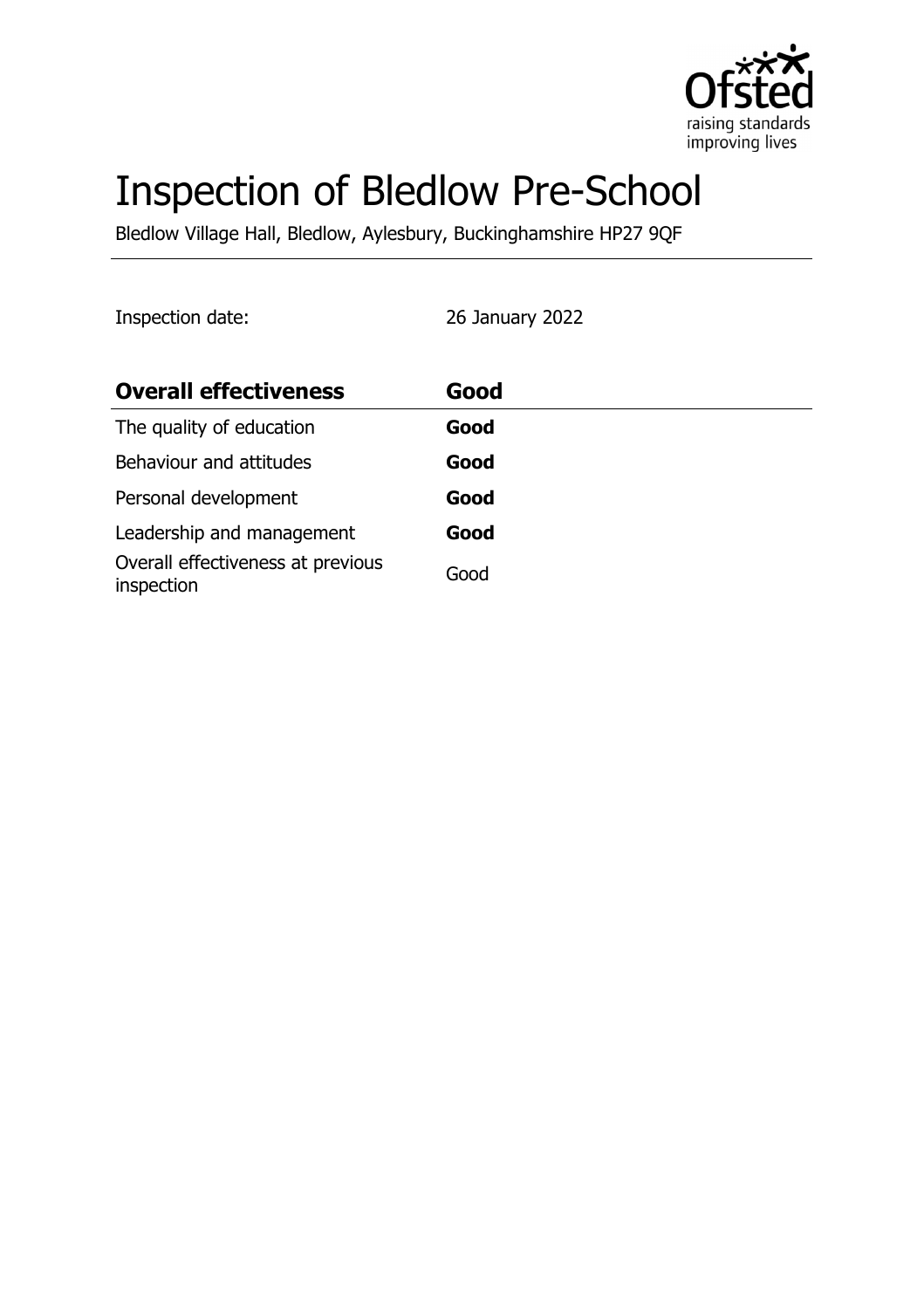

# **What is it like to attend this early years setting?**

#### **The provision is good**

Children are happy and confident. They settle well and separate from parents positively, in this nurturing and exciting pre-school. Children thrive due to staff's high expectations for their learning and personal development. Staff plan an ambitious and carefully sequenced curriculum. Children learn through a balance of adult-led activities and child-initiated play. As a result, all children, including those with special educational needs and/or disabilities, make good progress. They are also ready for what comes next in their learning.

Children are curious and excited to learn. For instance, they are eager to explore the animals frozen in ice. They carefully use tools to free them and then talk about their discoveries and how the ice feels. Children behave extremely well. Staff support them to take turns and negotiate with their friends as they play. They also remind them of the expectations and reasons for good behaviour. Such as, the need to walk inside to remain safe. Children develop positive independence skills and can do things for themselves. They learn to manage their own hygiene to promote their good health. Staff help them to thoroughly wash their hands, blow their noses and throw away the tissues. Children understand that this is to minimise the risk of germs.

#### **What does the early years setting do well and what does it need to do better?**

- $\blacksquare$  Leadership and management is strong. The manager and committee work hard to make improvements in the setting. This helps them to develop an understanding of their different roles and responsibilities. The manager has sought effective support from the local authority team to ensure she is able to provide a high-quality provision. This helps them to meet children's needs and effectively support their well-being.
- Overall, staff promote children's communication skills well. Staff always speak clearly and pronounce new words carefully. They use a range of strategies, such as modelling language, to support children's pronunciation and speech. However, when staff ask children questions, they do not always give them time to think and respond. At times, they are too quick to provide an answer themselves or move on. This does not ensure children have time to process new information and strengthen their knowledge.
- $\blacksquare$  Staff know the children well. They gather a range of information from parents before children start. This supports them to consider children's needs and interests when they plan learning opportunities. Staff provide whole-group activities for children to participate in. Older children show focus and engage well at these times. However, some of the younger children struggle to concentrate and remain fully engaged. As a result, begin to show a little frustration.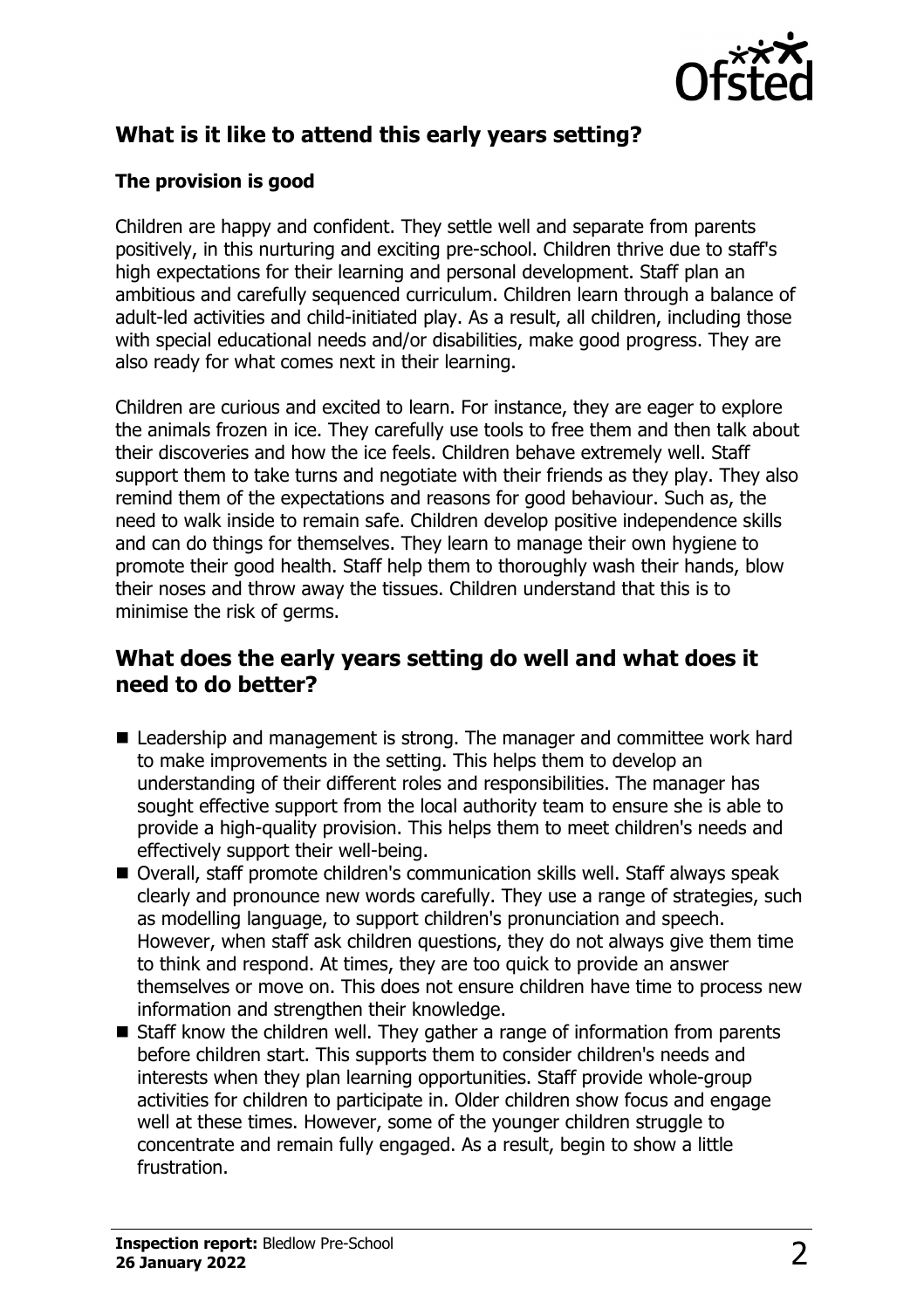

- $\blacksquare$  Children's early mathematics skills are developing well. They can recognise numerals throughout the environment. Staff support children to learn the names of the numbers and to start counting effectively as they play. For instance, they count their friends when they arrive and the dots on dice in small groups. Children also use tape measures to determine how tall the towers are that they have made.
- $\blacksquare$  Children learn about the world around them, linked to their interests and experiences at home. For example, staff plan an activity related to construction and building houses. Children extend their learning from the story of the 'Three Little Pigs' when considering how to build their own structures.
- $\blacksquare$  Parents say that the staff at the setting support them and their children well. Staff keep parents informed about children's learning and progress. Parents share their delight that staff use interventions to support children who need a little more help. Staff encourage children to develop a love of books and reading. This means children are keen to share their favourite stories, songs and rhymes with their families at home.
- Children learn about healthy choices and lifestyles. They have the opportunity to be physical and delight in being able to explore the large garden. They use their feet to propel bikes and they understand the need to wear a helmet to keep themselves safe. Staff provide resources, such as books and models to help children understand about good oral health. Additionally, this supports children to view visiting the dentist as a positive experience.

# **Safeguarding**

The arrangements for safeguarding are effective.

The manager and staff team have a secure knowledge of child protection matters and understand how to keep children safe. They use regular training to keep themselves up to date. They can accurately identify the possible signs that a child may be at risk of harm. Staff understand the procedures to follow if they have concerns about a child. This includes wider safeguarding issues, such as radicalisation and county lines. Staff maintain a safe and secure environment for children, through suitable risk assessments of the provision. The manager and committee follow effective recruitment procedures to ensure those working with children are suitable to do so.

### **What does the setting need to do to improve?**

#### **To further improve the quality of the early years provision, the provider should:**

- $\blacksquare$  ensure staff continually give children enough time to think and respond to any questions they ask, to allow them to develop their thoughts and ideas further
- $\blacksquare$  review and strengthen the organisation of large group times so that all children remain fully focussed and engaged.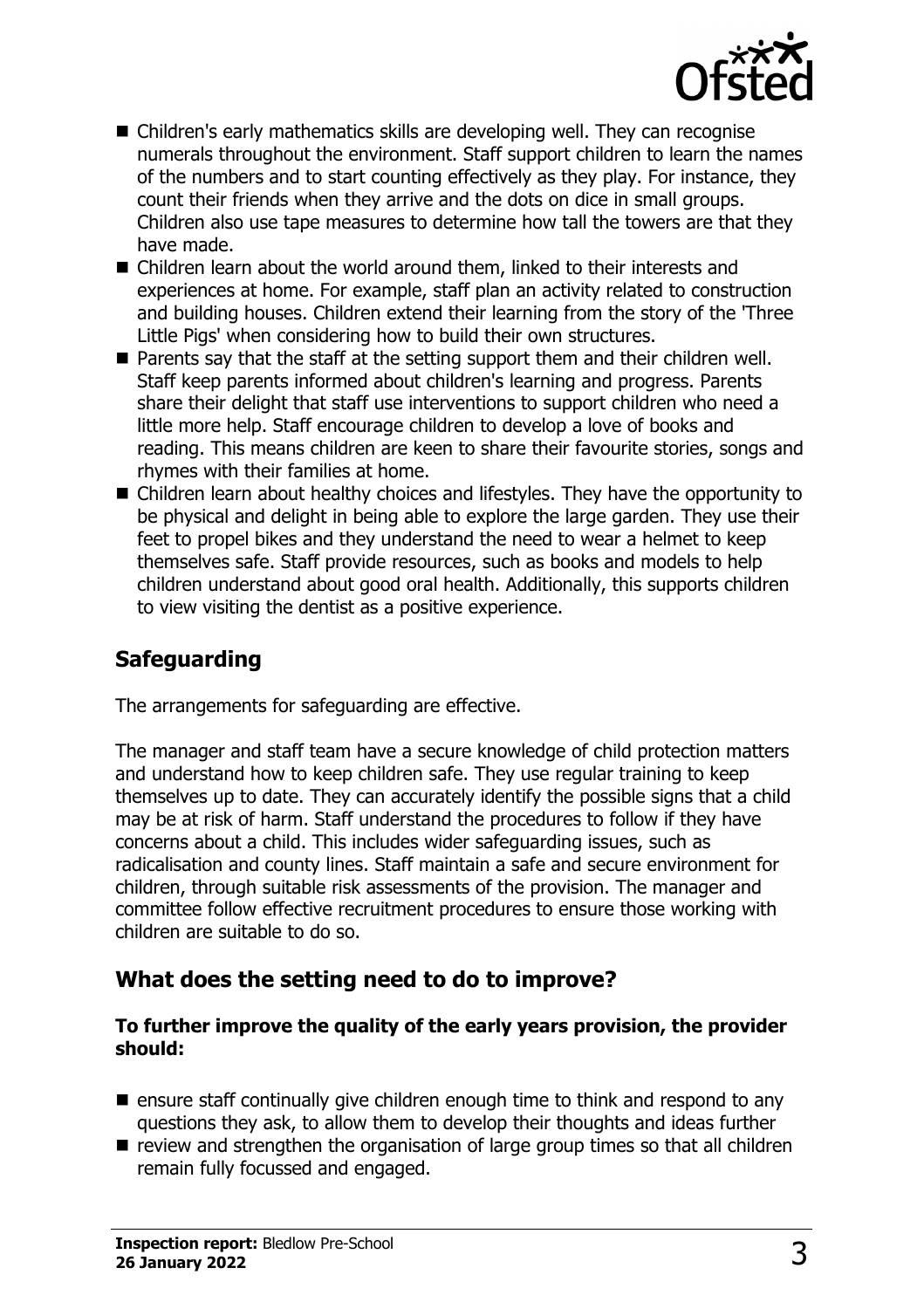

| <b>Setting details</b>                         |                                                                                      |
|------------------------------------------------|--------------------------------------------------------------------------------------|
| Unique reference number                        | 140865                                                                               |
| <b>Local authority</b>                         | Buckinghamshire                                                                      |
| <b>Inspection number</b>                       | 10210003                                                                             |
| <b>Type of provision</b>                       | Childcare on non-domestic premises                                                   |
| <b>Registers</b>                               | Early Years Register, Compulsory Childcare<br>Register, Voluntary Childcare Register |
| Day care type                                  | Sessional day care                                                                   |
| Age range of children at time of<br>inspection | 2 to $4$                                                                             |
| <b>Total number of places</b>                  | 20                                                                                   |
| Number of children on roll                     | 23                                                                                   |
| Name of registered person                      | <b>Bledlow Pre-School Committee</b>                                                  |
| Registered person unique<br>reference number   | RP907445                                                                             |
| <b>Telephone number</b>                        | 01844273588                                                                          |
| Date of previous inspection                    | 25 January 2018                                                                      |

### **Information about this early years setting**

Bledlow Pre-School registered in 1997 and is managed by a committee. The committee employs five members of staff. These all hold appropriate early years qualifications at level 2 and above, one staff member is qualified to level 4. The pre-school opens from Monday to Friday during term time only. Sessions are from 9.15am until 2.15pm except on a Friday when they close at 12.15pm. The preschool provides funded early education for two-, three- and four-year-old children.

# **Information about this inspection**

**Inspector** Clare Perry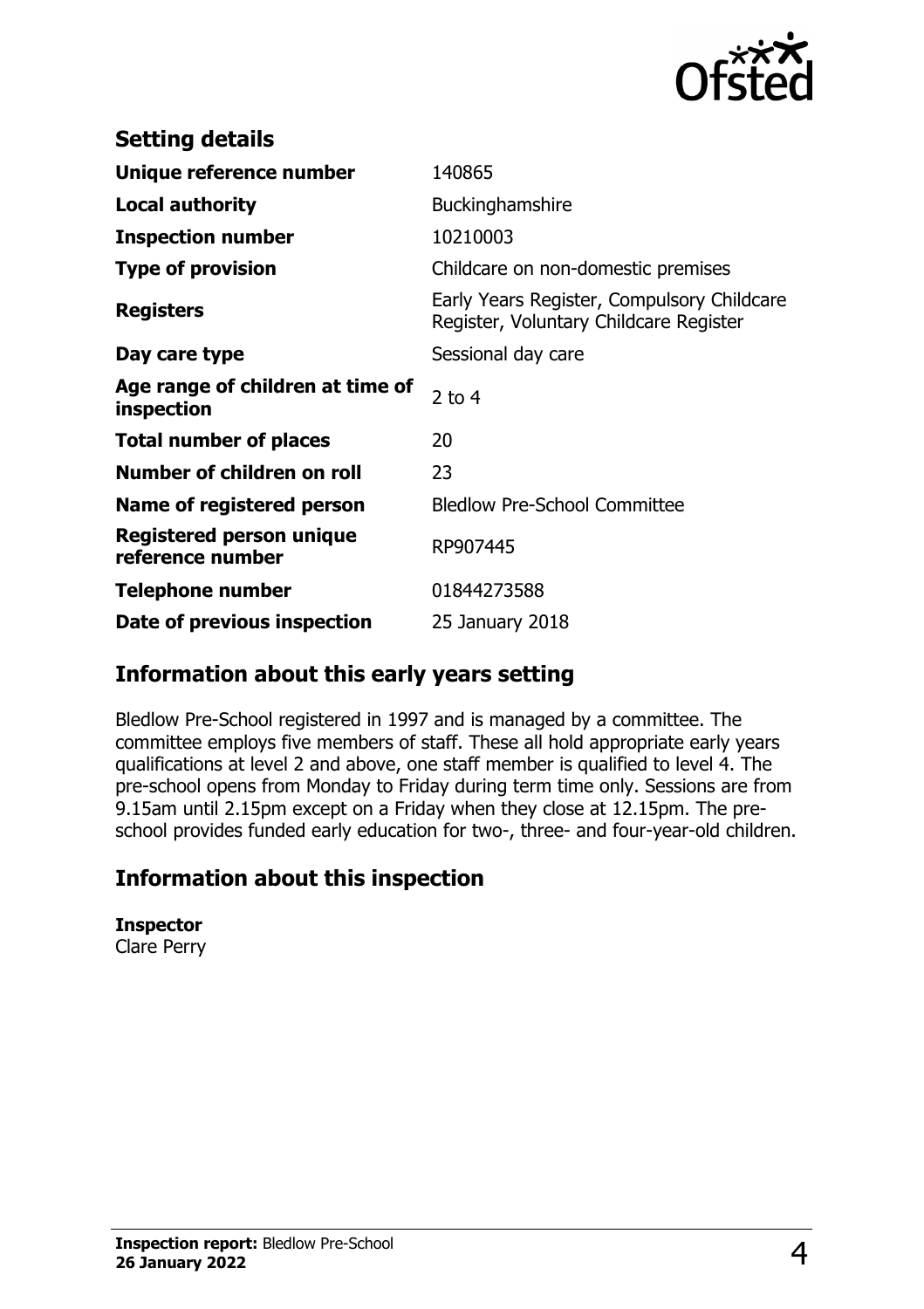

#### **Inspection activities**

- $\blacksquare$  This was the first routine inspection the provider received since the COVID-19 pandemic began. The inspector discussed the impact of the pandemic with the provider and have taken that into account in their evaluation of the provider.
- $\blacksquare$  The manager and inspector completed a learning walk together of all areas of the pre-school and discussed the early years curriculum.
- $\blacksquare$  The inspector talked to staff at appropriate times during the inspection and took account of their views.
- $\blacksquare$  The inspector observed the quality of education being provided, indoors and outdoors, and assessed the impact that this was having on children's learning.
- $\blacksquare$  The manager and the inspector carried out a joint observation of a planned activity.
- $\blacksquare$  The childminder and inspector discussed how the curriculum had been implemented and the impact that this had on children's learning.
- Parents shared their views of the setting with the inspector.
- The manager provided the inspector with a sample of key documentation on request.

We carried out this inspection under sections 49 and 50 of the Childcare Act 2006 on the quality and standards of provision that is registered on the Early Years Register. The registered person must ensure that this provision complies with the statutory framework for children's learning, development and care, known as the early years foundation stage.

If you are not happy with the inspection or the report, you can complain to Ofsted.